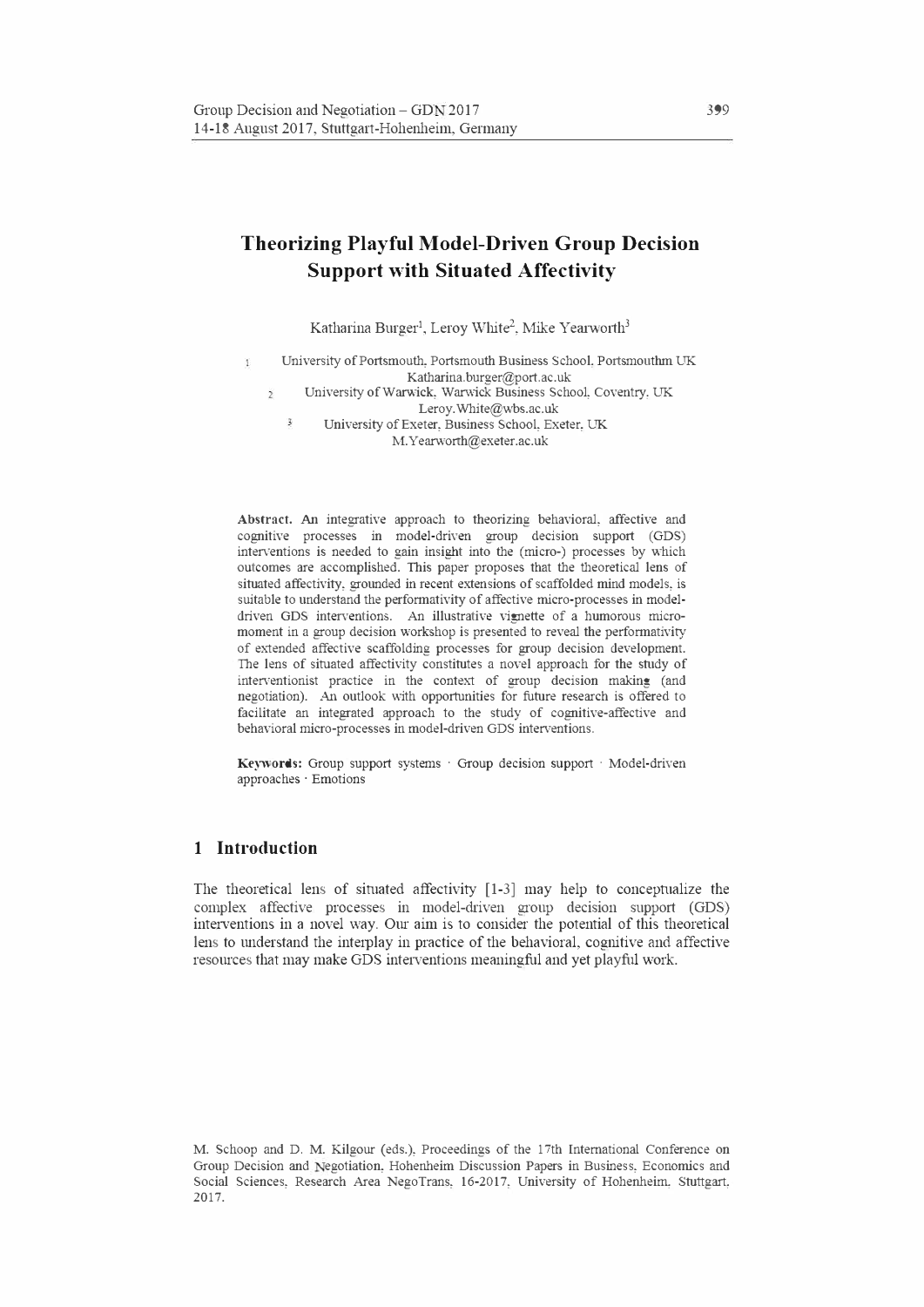## **2. Emotions in model-driven GDS**

Whilst a significant prior amount of research exists on emotion and affect in the area of group decision support, and whilst emotions have been considered in and for models of behavior in negotiation settings, particularly regarding electronically supported negotiations, there appears to be limited prior explicit theorization of social emotional processes that find their expression in the form of positive affective behavior during model-driven GDS interventions. Yet, positive affect is likely to be particularly beneficial for improving performance in problem restructuring situations because it is assumed to support flexible and creative thinking that can lead to more effective resolutions than compromise can. For example, prior research on humor in negotiations suggests that it can be used to improve cohesion, signal cooperation, cope with a difficult situation, and release tension [ 4]. As such, humor can be viewed as interpersonal emotion management with the aim to manage the emotions of others as well as of the self [5]. However, further research is called for to advance the 1mderstanding of affect in group decision development contexts and particularly observational and ethnographic studies of "live" encounters are needed [6]. We therefore propose a theoretical lens for the study of extended affective scaffolding processes 'in-the-wild'.

#### **3. Situated affectivity**

The situated affectivity lens proposes that human emotions are best understood as active engagements with the world and not, as 'traditional' philosophy of emotion proposes, as passively undergone experiences [7]. Scaffolds in the environment are not just part of a background, but rather have a central causal role in bringing about cognitive-affective capacities [7]. The term scaffolding can be used to refer to the potential of amplifying cognitive capacities through productive engagement with material artefacts and people in a situational context [8, 9]. It has furthermore been suggested that emotions could be usefully conceptualized as resulting from the circular interaction between affective qualities or affordances in the environment and the subject's bodily resonance [10]. As such, the practices of seeking to sustain and amplify our behavior-in-practice, i.e. including the expression and influence on our epistemic and affective processes, through engagement with resources in the environment can be characterized a process of niche construction [11]. In affective niches, by virtue of scaffolded affectivity, further cognitive capacities can be developed [7]. The emphasis on agentic engagement with the world makes the lens of situated affectivity particularly interesting for the study of creative model-driven GDS which aims to engage participants in the active construction of a shared future plan for action [12, 13]. Figure 1 illustrates possible relationships between the concepts.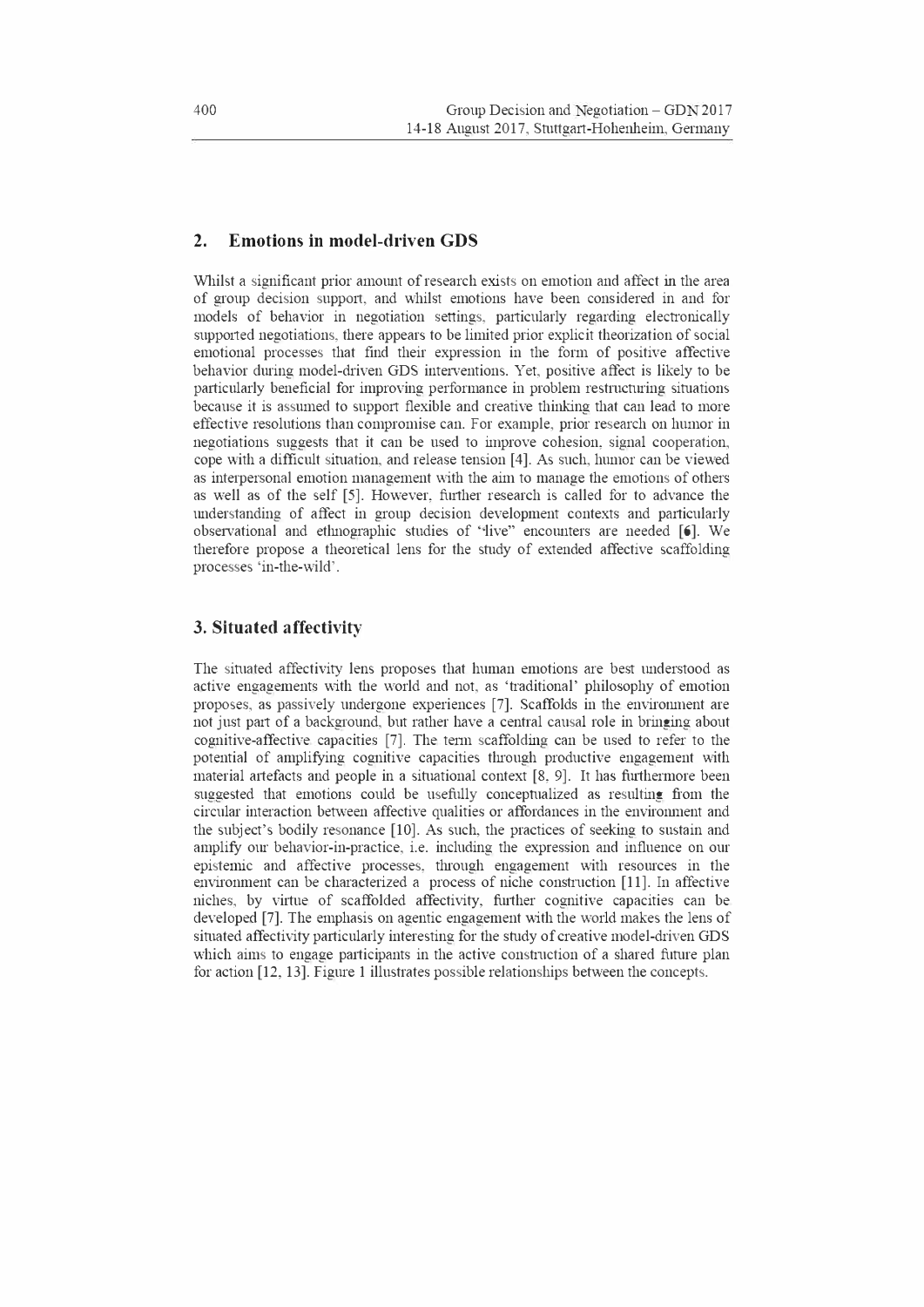

Figure 1: Situated affectivity as niche co-construction (informed by [10] and [14])

#### **4. Play frames in we-spaces**

To illustrnte how the lens of sihiated affectivity lens deepens our understanding of environmental, and in particular, interpersonal fuels for shared planning, we use the concept of a 'play frame'. This concept is informed by Bateson [15]'s work who considered different modes in communication and the specific social recognition afforded to humor. Our vignette is drawn from a model-driven GDS intervention that took place in an urban planning context (cf. [16]). The vignette illustrates the intertwining of materiality beyond the model (e.g. bodies), instruments beyond the tools provided (e.g. linguistic patterns) and interaction rituals beyond the modeldriven GDS script (making fun to move the conversation forward) [17]. However, rather than being random or the product of individual differences, the sequence and flow of these interactions appear patterned  $-$  in our example by a humorous play frame with a shared focus on conversational rhythm- illustrating how the collective regulation of action in-situ draws on collective cultural resources. Thus, the micromoment illustrates how situated affectivity can be constitutive of effective modeldriven GDS interventions, by connecting participants and creating common experiences that shape shared feelings and social cognition. To understand the performativity of model-driven GDS it seems important to consider not 'just' the physical and epistemic interactions \.\rith a model as a tool in knowledge generation processes, but also the interpersonal emotional commitment(s) in interaction with cultural aitefacts, including models, which we use to scaffold group decision formation processes. An abstract characterization of such resources and processes is likely to tell only half the story, as resources appear to be constituted equally by the situated affective patterns in activities of manipulation or inference of the participants who deploy the resources.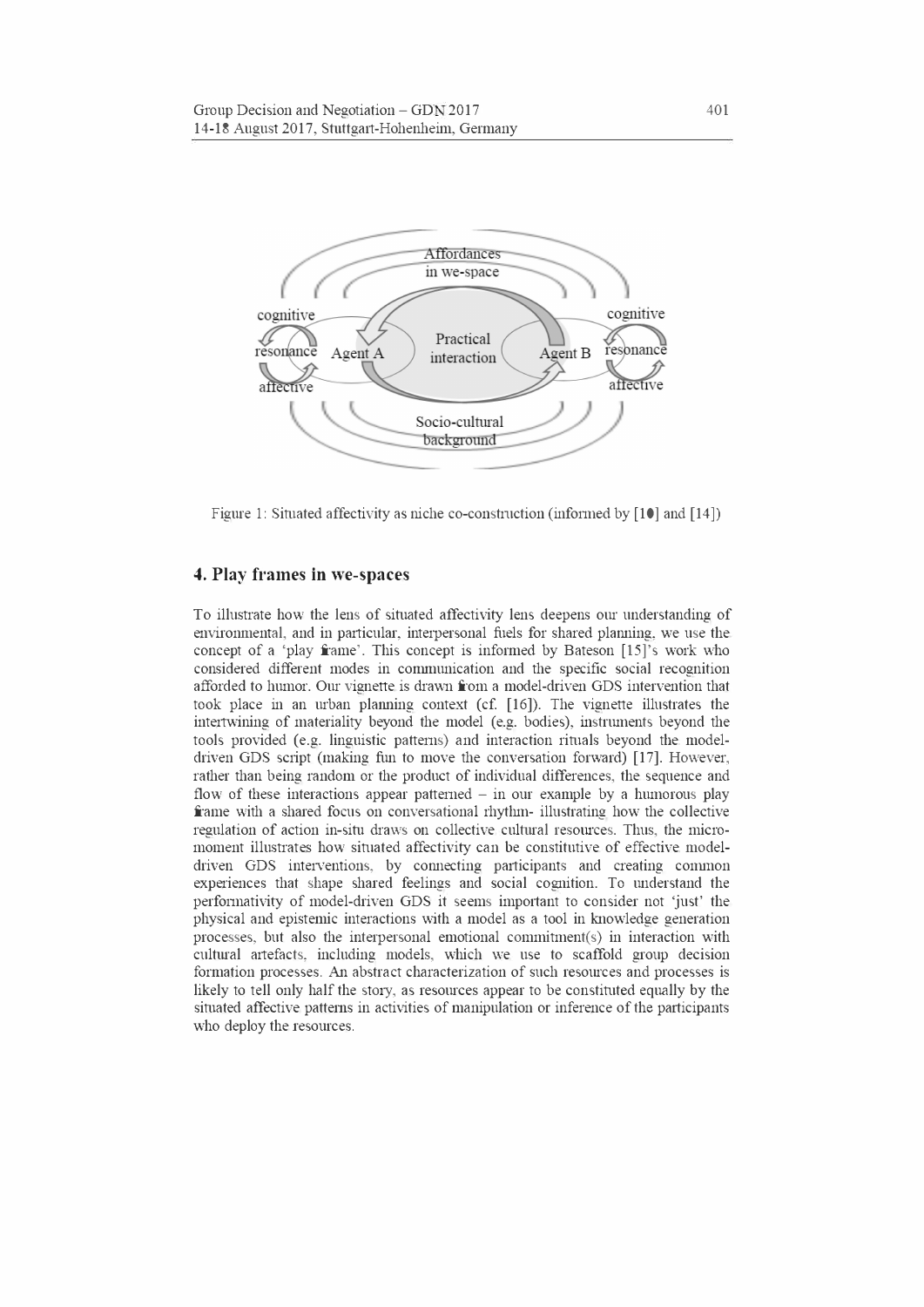## **5. Purposeful play**

Model-driven group decision support (GDS) interventions are thought to scaffold constmctive active group reasoning processes. However, despite practitioners' confidence that model-driven GDS will deliver enhanced outcomes, we do not yet fhlly understand how changes in collective behavior are stimulated by the provided scaffolds as there is a historical shortfall of research into the actual behaviors of the actors involved [18]. To this date, the design and implementation of model-driven GDS are often treated as 'black boxes' - foll of unidentified processes and practices with little clear interdependencies. Model-driven GDS practice thus needs to be more extensively studied in-depth to identify how the use of methods may be associated with changes in the participants' ability to take effective collective action in problematic situations.

The perspective of situated affectivity, which has not yet been applied to the study of model-driven GDS, may offer a potentially very relevant approach to the study of practice. Applying this perspective to study what's going on inside the black box of a model-driven GDS intervention, we have illustrated a micro-moment of human creativity in-situ which may be seen as indicative of our joint ability, drawing on reciprocal scaffolding processes, to overcome obstacles in the context of modeldriven GDS. The use of humor, as reported in the micro-moment, may appear trivial but its perfonnative function is surprisingly easy to overlook. Through playful cognitive-affective scaffolding, participants move forward in messy problem situations. The decision support provided by low tech GD interventions may thus, at least partly, lie in giving space to purposeful (play)(work).

The micro-level view (re)emphasizes the need for integrative perspectives for the study of behavioral, cognitive and affective processes in-situ that take into account the complex role of the enviromnent in scaffolding affective collective performance. Situated affectivity in model-driven GDS interventions might be understood as the nuanced interweaving of individual and collective resources for effective performance, contributing the development of a social(ised) logic of  $\bullet \mathbb{R}$  practice. More research from a micro-process perspective on situated affectivity would thus be desirable to further explore behavior in model-driven GDS interventions as serious (play)(work), undertaken and enabled by a(n) (OR) community alive in play.

## **References**

- 1. Griffiths, P., Scarantino, A.: Cambridge handbook of situated cognition, (2009).
- 2. Wilutzky, W., Stephan, A., Walter, S.: Situierte affektivitat. Affektive Intentionalitat: Beiträge zur welterschließenden Funktion der Emotionen. 283-320 (2011).
- 3. Slaby, J.: Mind Invasion: Situated Affectivity and the Corporate Life Hack. Front. Psycho!. 7,266 (2016).
- 4. Maemura, Y., Horita, M.: Humour in negotiations: A pragmatic analysis of humour in simulated negotiations. Group Decision and Negotiation. 1-18 (2012).
- 5. Yip, J.A., Martin, R.A.: Sense of humor, emotional intelligence, and social